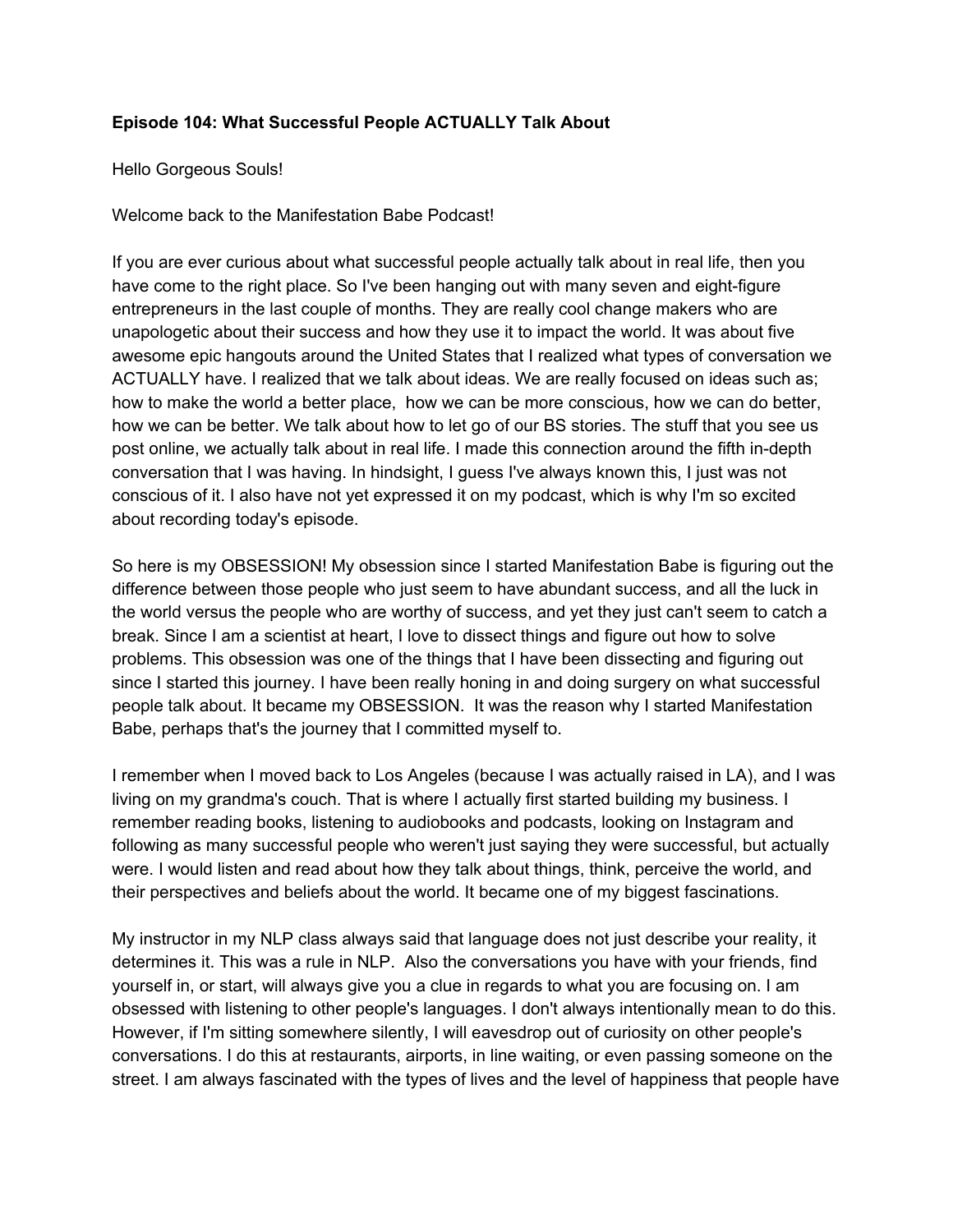and experience and how it's connected to the conversations they have. This is because again, conversations are an insight into what you choose to focus on.

So of course, hanging out with seven and eight-figure earners is not the pinnacle of success, but it is one of the measurements we use here on the physical material plane to measure a level of success. Money is not everything when it comes to success, but it is a pretty big piece of it because we rely on money to survive. We rely on money to make a difference. We rely on money to make an impact. It is the premise of business on the material physical plane. As I am having conversations with these people, I finally made a connection that I wanted to share with you. I realized the difference between the conversations that we have been having and the ones I overhear, is that we talk about ideas. The conversations I have with the seven and eight-figure groups are really focusing on ideas on how to make the world a better place. Of course, I am talking strictly about the people who walk their talk. The type of motivational stuff that you see, the personal growth and personal development that you see online, or when you read books, are our *actual* conversations. That is actually how we live, think, breath and how we talk. We talk about how to get rid of limiting beliefs. We give each other advice and share solutions with each other. We are constantly brainstorming and celebrating success. We talk about what we are grateful for. I believe there is a correlation between how grateful you are and your level of success. We are always coming from gratitude, and we are thinking about how to create more solutions for ourselves and for others.

Now, the types of conversations that I hear happening around me are always focused on problems, complaining, and how everything is going to sh\*t. They always revolve around whose fault is what. I constantly hear, "My boss, the government, the president, my education, my lack of education, my parents, my friends and it's all because of them." It's constant gossip about other people. For Brennan and I, one thing that is absolutely fascinating to us is how certain people just cannot help but talk about other people. The difference here is, in the successful inner circle groups, we of course talk about people, but we are talking about them in a different way. We are talking about who is killing what, who is amazing, and we are constantly lifting people up. I have never been in a conversation with people who I admire and look up to and they were bashing someone else or complaining about life. The reality of the matter is, it does not matter how much success you have, you are always going to have something to complain about. Money does not change anything. It just gives you more options and more opportunities. It's a tool. It's a tool that you get to use to have more fun, to make a bigger impact, to create more, to live more, and to have more. However, with people who have not made their dreams a reality, their conversations are constantly revolved around who has and said what. It is also constantly rooted in fear and lack of gratitude. It is so fascinating to me. It is also about what they are choosing to focus on that is creating their reality. It makes me so sad that the majority of people downplay what is going well in their life, just so they can connect with other people. This is because if you are the person who is talking about how amazing things are and how you are grateful, then people are going to look down on you and they are going to feel uncomfortable. You might feel others are going to feel like your light is way too bright, and you are dimming their light, even though that is not how reality works. With successful people, it's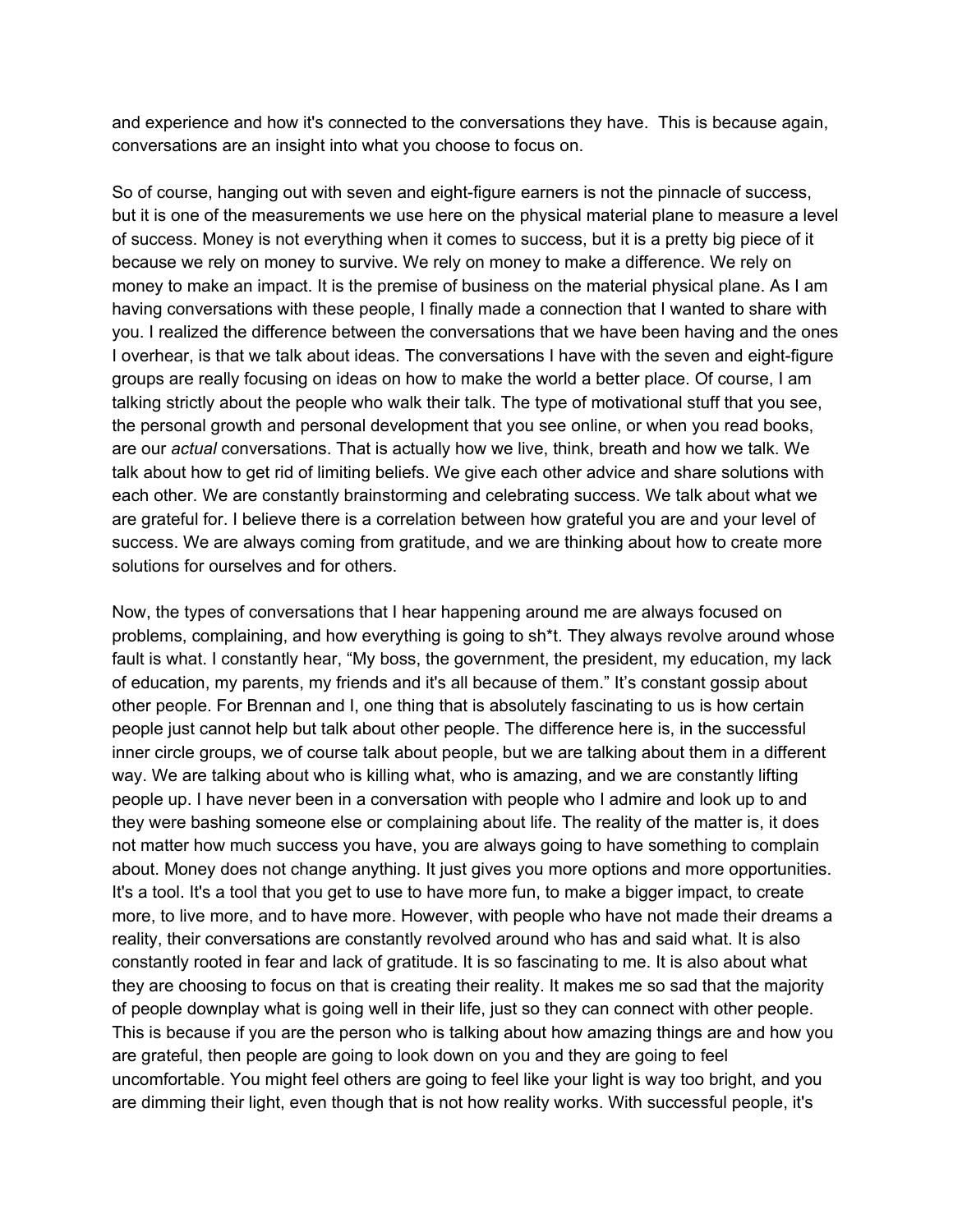funny because we are not afraid to brag about what is going amazing. We are not afraid to talk about how successful we are. We are unapologetic about it and that makes a difference. Your language does not just describe your reality, it absolutely determines it. So to summarize, successful people, what they actually talk about is ideas and solutions. If it's not benefiting them and others, it is out of the conversation. If it is creating a lack mentality, bringing our vibration down, or taking our focus away from what truly matters in life, it's out of the conversation. It doesn't even enter, and even if it enters for a second, it immediately gets shifted into some sort of idea for a better world or a solution. For other conversations, the ones that masses of people have, is about problems and other people. So you have ideas and solutions, versus problems and other people.

So I have a question for you, is it time to change the types of conversations that you are having with your inner circle? Is this giving you insight into how you can use your conversations? I hope at least your conversations are a reflection of what you are focusing on. So is it time to change conversations? Part of our survival as human beings is that we connect with other people. We like to stick together, we want to belong. Although this is a natural part of being a human being, I urge you to use it in your favor. Do not connect over misery, connect over gratitude, success, vision, and positivity. That kind of connection is going to move the needle forward. Maybe it's time to find a new inner circle where you guys are actually focusing on sh\*t that moves the needle forward. Maybe it is just time to change the subject. I became really good at that when I learned this concept. Even though I have never really liked to voice this connection on my podcast yet, when I made this connection, learning it from other mentors and teachers, I became a professional at changing conversations. Changing the topic of conversation, when it came to my work, my co-workers and my friends. I would get so creative. I became solution-oriented because I knew that there is no excuse but for me to live my dream life. I am way too blessed to not live my dream life. I have all the resourcefulness in my heart that I could ever need and all the resources in the world that I could ever need to create whatever it is that I want. So I have no excuse but to live my dream life. If what I choose to focus on manifests my reality, then I better get damn creative at changing my conversations. Changing what I am focusing on and surrounding myself with the right people.

I remember those conversations from my short time working a nine to five in an office. You really need to get good at changing the topic or you need new friends. What you choose to focus on manifests into your reality and it expands. Your brain kicks in and starts filtering your reality to delete, distort and generalize whatever does not fit your model of the world. If gratitude, success, money, impact, and all the good things you could possibly want to manifest, DO NOT fit your model of the world, or are not in your focus, then you will literally delete, distort and generalize everything around you to avoid success. This is so important. I know I said all of that really fast, so please read this again, because it is so important.

Thank you so much for reading this episode. Thank you for sharing. Thank you for tagging me on Instagram. Thank you for leaving a review on iTunes and I hope you are enjoying the free